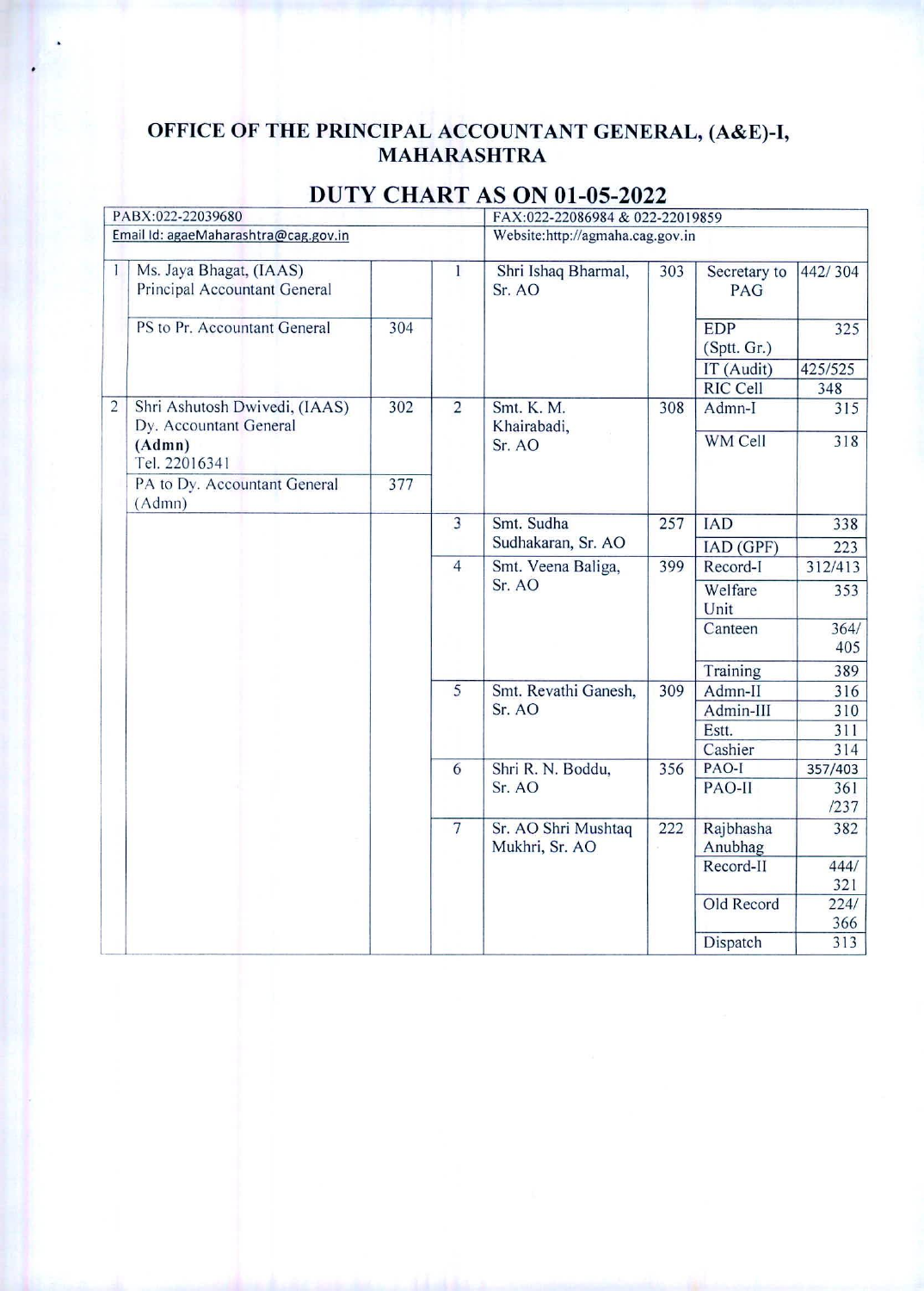| 3              | Shri Jishnu J Raju, (IAAS)<br>Dy. Accountant General                                                                         | 246/<br>384        | 8  | Shri R. Ravi, Sr. AO            | 535 | PF Misc.<br>$PF-I$                                      | 201<br>359                  |
|----------------|------------------------------------------------------------------------------------------------------------------------------|--------------------|----|---------------------------------|-----|---------------------------------------------------------|-----------------------------|
|                | (GPF) Tel. 22019812<br>PA to Dy. Accountant General<br>(GPF)                                                                 | 421                |    |                                 |     | PF Cell                                                 |                             |
|                |                                                                                                                              |                    |    |                                 |     | Peripatetic<br>Party                                    |                             |
|                |                                                                                                                              |                    | 9  | Smt. Asmita<br>Kulkarni, Sr. AO | 226 | $PF-3$                                                  | 203                         |
|                |                                                                                                                              |                    |    |                                 |     | $PF-10$                                                 | 210                         |
|                |                                                                                                                              |                    |    |                                 |     | $PF-12$                                                 | 212                         |
|                |                                                                                                                              |                    | 10 | Smt. M. H Kundnani,             | 228 | $PF-9$                                                  | 209                         |
|                |                                                                                                                              |                    |    | Sr. AO                          |     | PF-19                                                   | 219                         |
|                |                                                                                                                              |                    |    |                                 |     | <b>PF-20</b>                                            | 220                         |
|                |                                                                                                                              |                    | 11 | Smt. Subhalakshmi,              | 339 | $PF-2$                                                  | 202                         |
|                |                                                                                                                              |                    |    | Subramanian, Sr. AO             |     | $PF-4$                                                  | 204                         |
|                |                                                                                                                              |                    |    |                                 |     | $PF-15$                                                 | 215                         |
|                |                                                                                                                              |                    | 12 | Smt. Naina Raja,                | 340 | $PF-6$                                                  | 206                         |
|                |                                                                                                                              |                    |    | Sr. AO                          |     | $PF-8$                                                  | 208                         |
|                |                                                                                                                              |                    |    |                                 |     | $PF-14$                                                 | 214                         |
|                |                                                                                                                              |                    | 13 | Shri Menon                      | 229 | $PF-5$                                                  | 205                         |
|                |                                                                                                                              |                    |    | Murlidharan K.,                 |     | $PF-7$                                                  | 207                         |
|                |                                                                                                                              |                    |    |                                 |     | PF-11                                                   | 211                         |
|                |                                                                                                                              |                    |    |                                 |     | $PF-13$                                                 | 213                         |
| $\overline{4}$ | Shri Ashutosh Dwivedi, (IAAS)<br>Dy. Accountant General<br>(Accounts Group-I)<br>Tel. 22016341 / 22033900                    | 302                | 14 | Shri S. L. Rao,<br>Sr. AO       | 351 | VLC / GPF                                               | 322<br>1378<br>13541<br>355 |
|                | PA to Dy. Accountant General                                                                                                 | 377                |    |                                 |     | <b>VLC</b>                                              | 427                         |
|                |                                                                                                                              |                    |    |                                 |     | Loan                                                    | 306                         |
| 5              | Shri Jishnu J Raju, (IAAS)<br>Dy. Accountant General<br>(Accounts Group-II)<br>Tel. 22033900<br>PA to Dy. Accountant General | 246/<br>384<br>305 | 15 | Smt. J. S. Salvi,<br>Sr. AO     | 335 | Treasury<br>Misc/<br>Treasury<br>Inspection<br>Cell 1&2 | 341<br>/350                 |
|                | (Accounts)                                                                                                                   |                    |    |                                 |     | Book (AAC)                                              | 386                         |
|                |                                                                                                                              |                    | 16 | Shri S. B. Shetty,<br>Sr. AO    | 346 | $GE-1$                                                  | 361/<br>382                 |
|                |                                                                                                                              |                    |    |                                 |     | $DC-2$                                                  | 323                         |
|                |                                                                                                                              |                    |    |                                 |     | $DC-3$                                                  | 319                         |
|                |                                                                                                                              |                    |    |                                 |     | Treasury                                                | 337                         |
|                |                                                                                                                              |                    |    |                                 |     | $DC-6$                                                  | 441                         |
|                |                                                                                                                              |                    | 17 | Smt. Marceline                  | 411 | $DC-1$                                                  | 369                         |
|                |                                                                                                                              |                    |    | Fernandez, Sr. AO               |     | $DC-8$                                                  | 358                         |
|                |                                                                                                                              |                    |    |                                 |     | $AC-1$                                                  | 376                         |
|                |                                                                                                                              |                    |    |                                 |     | $AC-2$                                                  | 375                         |
|                |                                                                                                                              |                    | 18 | Shri S. Balaji, Sr. AO          | 381 | $DC-4$                                                  | 317                         |
|                |                                                                                                                              |                    |    |                                 |     | $DC-5$                                                  | 336                         |
|                |                                                                                                                              |                    |    |                                 |     | $DC-7$                                                  | 344                         |
|                |                                                                                                                              |                    |    |                                 |     | Deposit                                                 | 345                         |